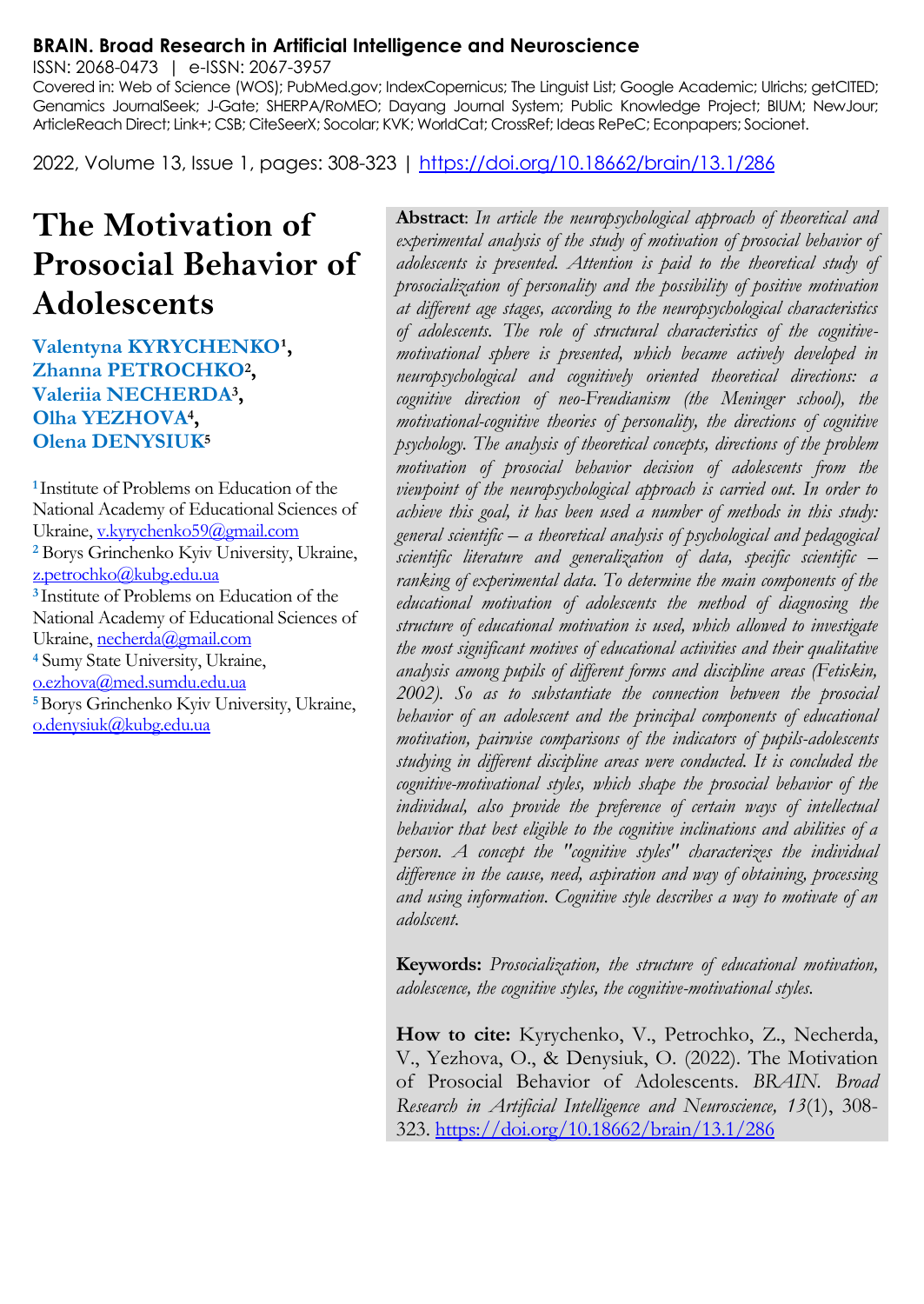#### **Introduction**

Prosocial behavior of a person determines the possibility of realizing human potential in society. The opportunity to become a full member of society, a happy and socially significant person is a priority factor in upbringing a child in a prosperous family. Preschool, general education and higher education institutions are gradually joining the upbringing and prosocialization of a child in a family. Such gradual prosocialization is common in the world.

An important and at the same time complex sphere of human activity is the educational process, during which an individual is developed, learned, educated and socialized (Demchenko, 2021; Prots, 2021; Kosholap, 2021). Along with the main researches of national and foreign scientists on the characteristics of prosocial behavior, it is important to consider the main prosocial motivational factors of adolescence in their leading educational and cognitive activities. The ability to get an education and make an independent choice of profession, a field of activity and a self-realization, identifying conscious motivation to master priority disciplines becomes key in choosing a learning motivation and a prosocial educational behavior of adolescents.

There are motivational factors at every stage of socialization of a person. So that the topic of our article is answering of such questions as: What are these motivational factors?; Whether they affect the child's personality effectively enough?; Whether the key neuropsychological motivational levers of prosocialization of adolescents, as a particularly vulnerable age group effective?

**The aim** of this article is a theoretical and experimental analysis of the investigation of motivation of prosocial behavior of adolescents.

## **Theoretical analysis of research on prosocial behavior of adolescents**

Scientific papers of prosocialization of a person and the possibility of positive motivation at different age stages, according to neuropsychological characteristics, have been studied by Jason J. Barr and Anne Higgin-D'Alessandro (2007); Gustavo Carlo and Laura Padilla-Walker (2020); Veenstra, R., S. Lindenberg, A.J. Oldehinkel, A.F. DeWinter, F.C. Verhulst and J. Ormel (2008); Elisabeth Malonda, Anna Llorca, Belen Mesurado, Paula Samper, M. Vicenta Mestre (2019); Richard A. Fabes, Kristina Kupanoff (1999); Tetiana Ternavska and Yulia Zhurat (2021).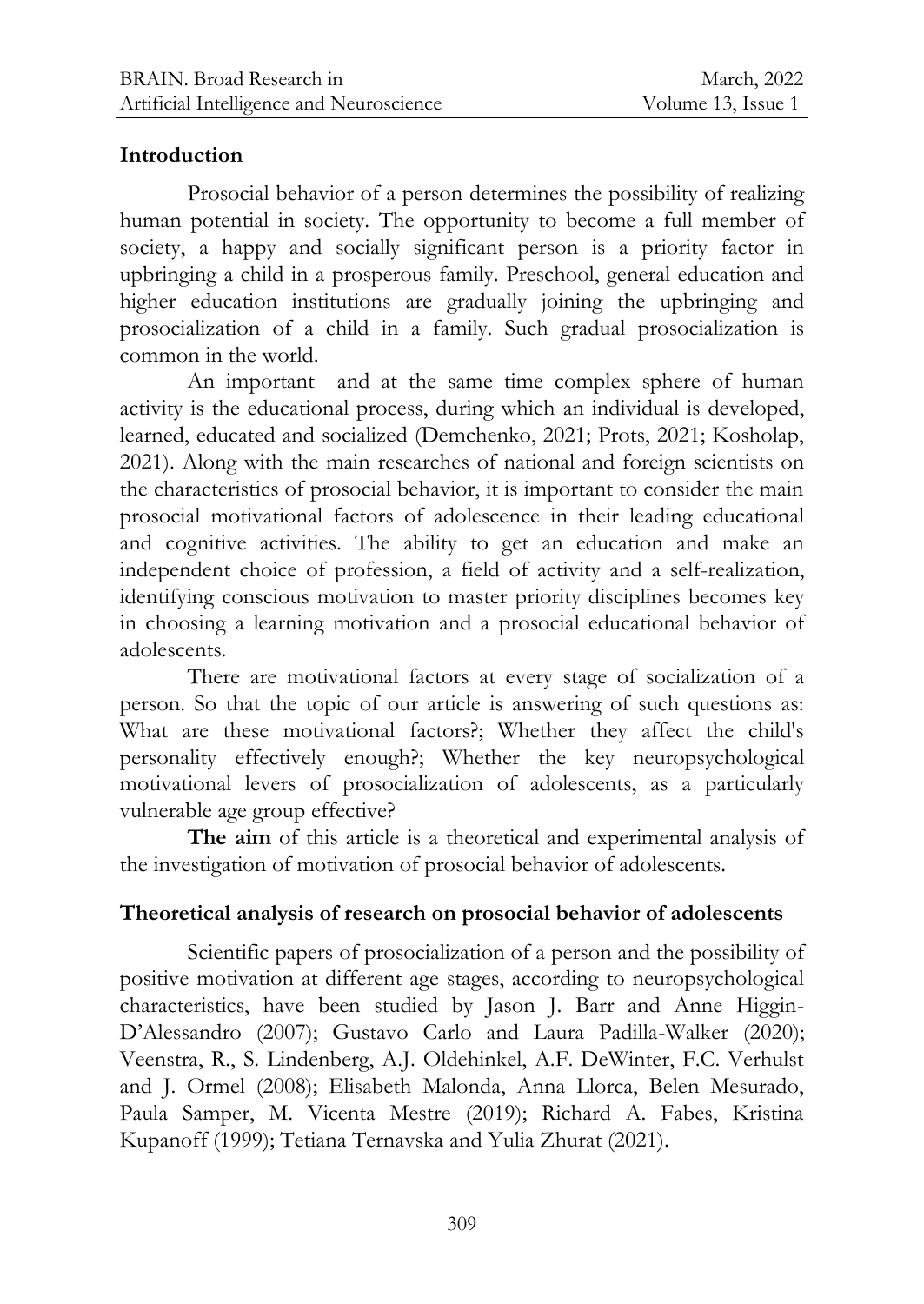The authors of the study "Empatiya ta prosotsialna povedinka pidlitkiv u bahetovymirnomu konteksti shkilnoi kultury" Jason J. Barr and Anne Higgin-D'Alessandro (2007) compare the impact of life and educational process of regular and alternative schools. They think the motivational tools of the teaching staff of alternative schools have a more effective impact on the socialization of adolescents.

Veenstra, R., S. Lindenberg, A.J. Oldehinkel, A.F. DeWinter, F.C. Verhulst and J. Ormel (2008) propose analysis on the society level of data based on the latest global values research, according to cold or hot climates, evaluate cooperative inculturation of children to the extent of their richer society, but selfish inculturation in conditions of poverty of society; clarify climatic requirements – the theory of prosociality of resources.

In collective study by Elisabeth Malonda, Anna Llorca, Belen Mesurado, Paula Samper, and M. Vicenta Mestre (2019) the established associations between peer attachment, warmth from mother and father, strict mother-father control, prosocial behavior, and physical and verbal aggression in adolescence are presented. Researchers make parallels between the peer attachments and mother-father parenting styles that are directly related with prosocial behavior and aggression.

The investigation of prosocial behavior by scientists Gustavo Carlo and Laura Padilla-Walker (2020) – as actions that benefit to others – proves this behavior continues to develop in complex ways. Such actions are important for understanding the moral development, as well as the health and well-being of an adolescent, and have also an impact on solving social and global problems (for example, hate crimes, cooperation, peace). The authors turn to the study of prosocial behavior in adolescence, the period of age-related changes in these actions, which is considered important in the development of moral identity.

Richard A. Fabes and Kristina Kupanoff (1999) present the author's meta-analysis of data on age and gender differences in prosocial behavior, with special emphasis on early adolescence. Scientists argues that prosocial behavior in adolescence has rarely been studied, but during this age time a general increase of prosocial behavior comparing to early age is observed. Moreover, gender differences in prosocial behavior (attachment to girls) increase during this time.

Tetiana Ternavska and Yulia Zhurat (2021) connect pedagogical neglect as a consequence of ineffective prosocialization of a child in the early stages of his/her development. The authors link difficult upbringing with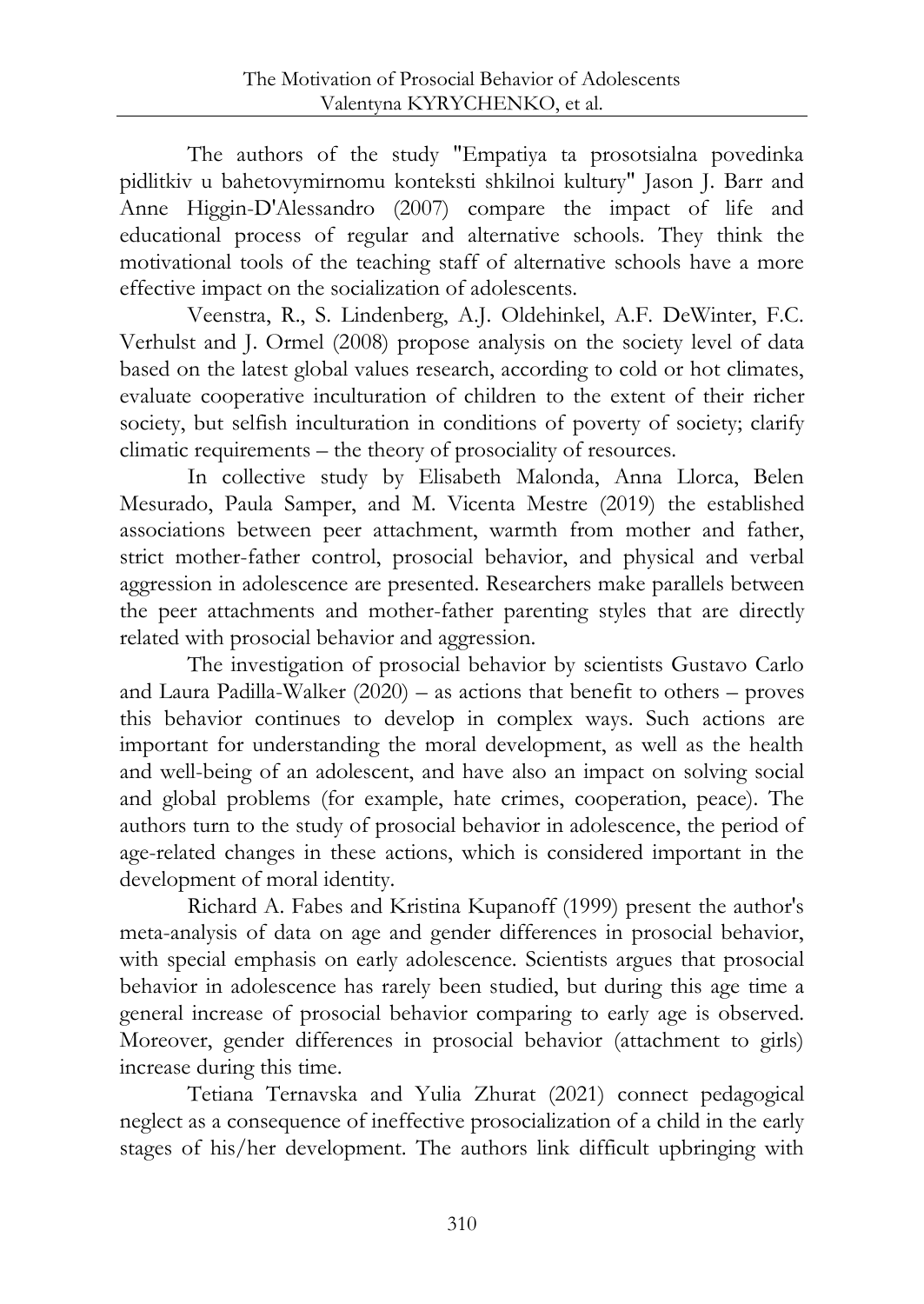the intellectual abilities of a child and the need for their development by parents in preschool age; reveal the effectiveness of re-education of pedagogically neglected children in adolescence, the possibility of their resocialization.

# **The neuropsychological and cognitively oriented theories of motivation**

The idea on the key role of structural characteristics of the cognitivemotivational sphere began to be actively developed in neuropsychological and cognitively oriented theoretical areas, which include: 1) the cognitive direction of neo-Freudianism (D. Rapaport, R. Gardner, M. Druzhinin, Higuera-Trujillo, Llinares, Macagno (2021); Kholodnaia (2004); 2) the motivational-cognitive theories of personality (J. Kelly (2000); 3) the cognitive psychology (Gardner, Holzman, Klein, Linton, Spence (1959); Gardner, Jackson, Messick, (1960) ); Teplytskyi O., Teplytskyi I., Semerikov S., Solovyov V. (2015); Pavlova & Zachyosova & Grebenshchikova (2018) and Ternavska T., Shaumian, O., Mishenina, T., Voloshchuk, I., Raievska, Y., & Hrys, A. (2020), Jung R. E, Gasparovic C., Chavez R.S.etal. (2009).

The cognitive perception of information directly affects the effectiveness of motivation of the leading and creative activities of a person, which is studied by a team of modern researchers led by N. Pavlova and T. Ternavska (Pavlova & Zachyosova & Grebenshchikova (2018) and Ternavska T., Shaumian, O., Mishenina, T., Voloshchuk, I., Raievska, Y., & Hrys, A. (2020).

An intrinsically and mentally healthy adolescent's brain develops, perceives and withstands cognitive loads and has motivational levers to produce the results of this activity. The results of thinking, in turn, are indicators of the effectiveness of self-motivation in construction an individual educational path of a person, the ability to create an original and even unique product of thinking (Jung R. E, Gasparovic C., Chavez R.S. et al. (2009).

In spite of the differences, these cognitive approaches could be united through an attempt to empirically demonstrate the role of the motivational-cognitive structures (i.e, various aspects of the structural organization of mental experience) as a determinant of a human behavior.

Firstly, the need to distinguish between semantic (the subject's ideas about the world) and the actual cognitive (mechanisms that help for ideas to appear and transform) aspects of the motivational and cognitive reflection.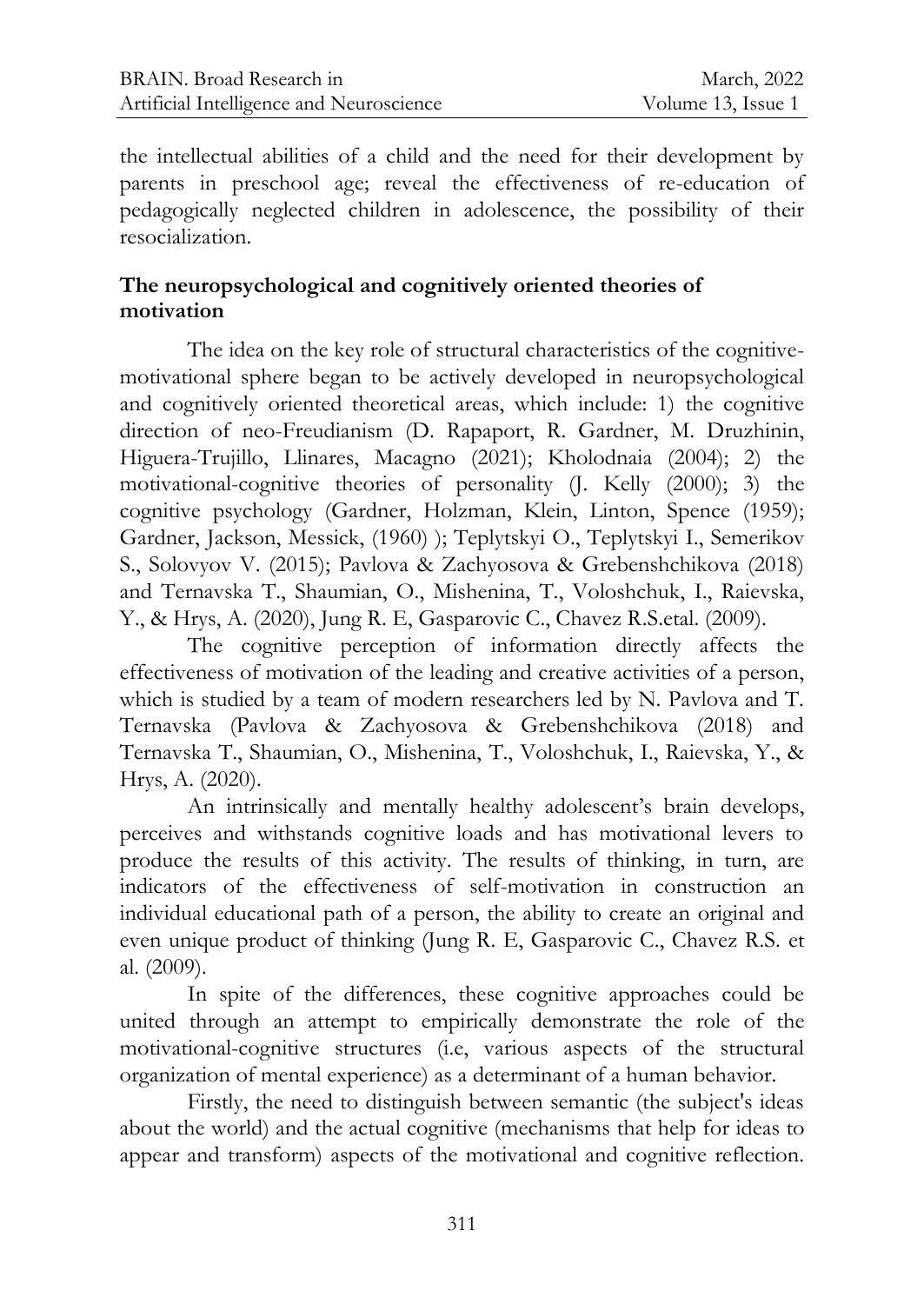The content of cognition is available to a individual in self-observation and self-motivation to cognition, while cognitive structures are not subject to direct observation either by a researcher or by an experimenter.

Secondly, the necessity to comprehend the facts of transituational variability of behavior, which again gave special actuality to the question on the degree of legality of a human behavior. Taking into account neither the factor of personality traits nor the factor of the situation could not explain the causes of individual behavior, it was necessary to find a mechanism for its regulation, which would simultaneously represent the characteristics of the person, the characteristics of the situation, and motivating factors for intellectual activity.

Thirdly, the orientation on explaining the high creative potential of all major forms of the motivational activity. Strange flexibility, unpredictability and productivity of the human intellectual behavior led to the idea of the existence "inside" of a subject / person some mental formations, independent of others and capable to generate own motives and rules of the information organization (selection, structuring, transformation) (Druzhinin (2008).

Thus, a retrospective analysis of the three above-mentioned directions in the study of the structural characteristics of the motivationalcognitive sphere is more appropriate. Special attention shold be paid to the study of facts and patterns that allow us to understand the peculiarities of the composition and structure of the mental (intellectual) human experience.

The *cognitive direction of neo-Freudianism* (Meninger school) was focused on the search structural entities in the cognitive sphere (they were called "cognitive controls"), which mediate the influence of external actions, motivational states. The complex of cognitive controls forms a cognitive style, by other words, a peculiar unique way of processing information about his/her environment. Individual differences in cognitive styles lead to different adaptive approaches to reality, which could be equally effective regardless of the degree of "correctness" of the results of cognitive activity (Rapaport (1996).

Adherents of this trend believed that motivational-cognitive styles characterize certain aspects of observation concerning cognitive processes, the environment, the design of the place of perception, decision-making but a cognitive structure reflects the psychological basis that determines these processes (Higuera-Trujillo, Llinares, Malinares 2021).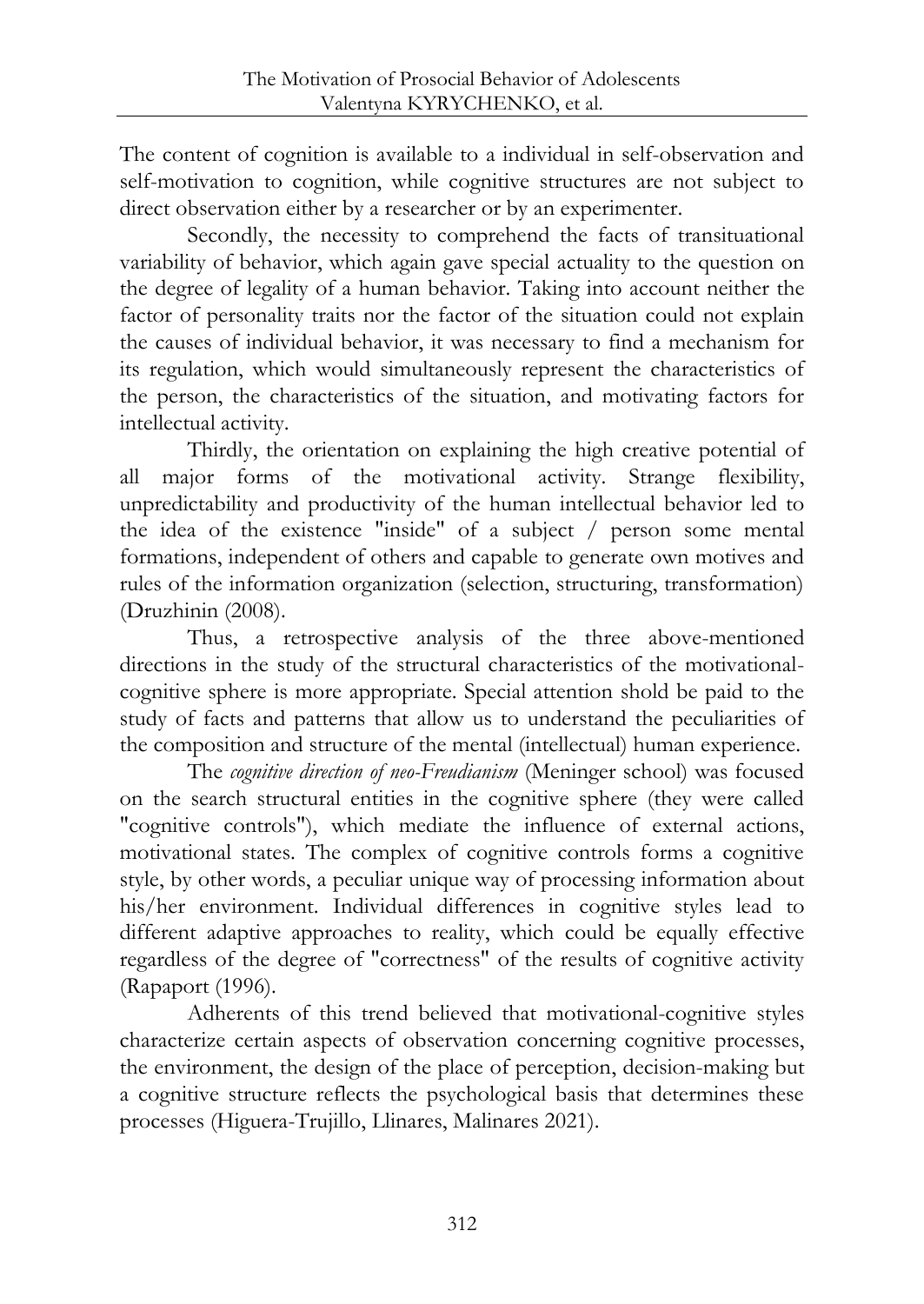Consequently, in the study of styles for the first time the idea of the role of structural organization of the individual mental experience of the subject /person as one of the determinants of individual differences in intellectual activity is expressed. Moreover the main position was occupied by one of the important functions of the structures of mental experience: depending on the characteristics of their organization, they through the formation of a set of cognitive controls ("cognitive styles" in modern terminology) provide control over the information processing at the same time bloking or regulating the affect activator (Kholodnaya (2004).

*The motivational and cognitive theories of personality* explained the uniqueness of personality through the peculiarities of human understanding of what is happening. J. Kelly, making theory of personal constructs, was one of the first who tried to analyze personality through his/her cognitive sphere, creating a theory of the personal constructs. It should be mentioned that ideas of J. Kelly led to a number of studies devoted to clarify and deepen ideas on the structural aspects of individual mental experience that characterize a degree of its cognitive complexity (J. Kelly (2000).

A human perceives, interprets and evaluates reality through a certain way of organized subjective experience, presented in the form of a system of personal (i.e, inherent for concrete personality) constructs according to J.Kelly.

The structural representations of motivational-cognitive formations have been further developed in experimental cognitive psychology. Researches of the information processing have shown the presence of special mental formations-mediators such as cognitive structures involved in the attempt and motivation, perception, transformation and the storage of information.

Followers of the *cognitive psychology direction* believed that cognitive styles characterize certain aspects of observation of motivational processes, and cognitive structure reflects the psychological basis that determines these processes (Rapport (1957); Gardner, Holzman, Klein, Linton, Spence (1959); Gardner, Jackson, Messick (1960).

Therefore, in scientific papers of motivational and cognitive styles inherent in the motivational sphere for adolescents, the idea of the role of structural organization of individual mental experience of the subject /person as one of the determinants of individual differences in intellectual activity was first expressed. The main position was occupied by one of the important functions of the structures of mental experience: depending on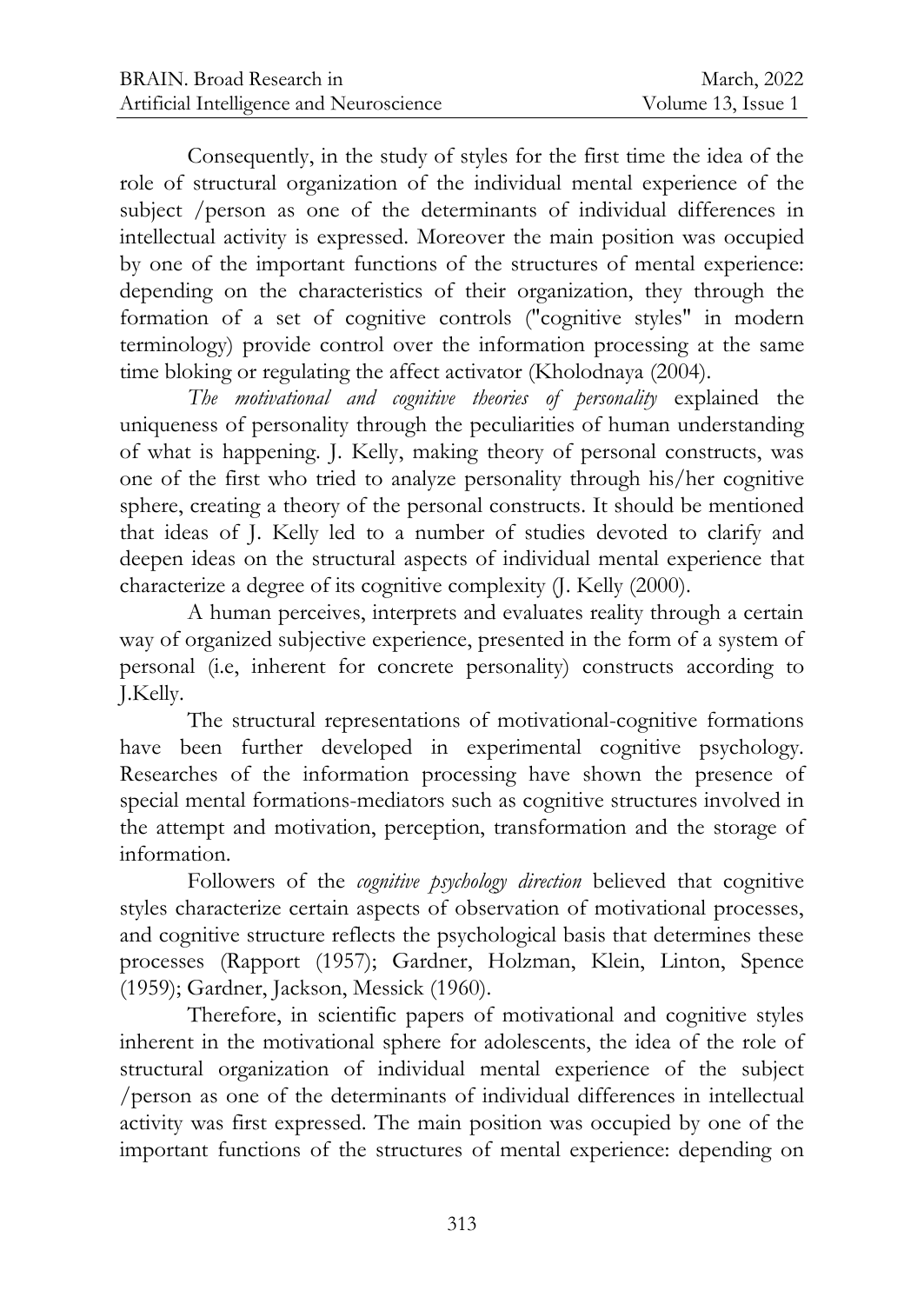the characteristics of their organization, they through the formation of a set of cognitive controls ("cognitive styles" in modern terminology) provided control over the information processing, while blocking or regulating affective impulses.

Any cognitive activity, together with the content-operational and the emotional-volitional components, is filled with a motivational one according to S. Semerikov and his colleagues (Teplitsky O., Teplitsky I., Semerikov S., Solovyov V. (2015).

The ability for educational and cognitive behavior, and as a consequence, prosocial one of a adolescent, implies the existence of a general ability similar to the general intelligence and, possibly, creativity. The success of learning is influenced by both general intelligence and attitudes, interests, motivation and other mental qualities of a person (Huseynov) (2015).

There are implicit and explicit ability to learn. In particular, V. Druzhinin believes that implicit is the ability to learn without purposeful conscious effort on the part of a learner. Conversely, explicit is the ability to learn, based on purposeful and conscious efforts of the subject / individual of learning (Druzhinin (2008).

In this regard, the ability to learn is somehow related to the level of motivational sphere, which is the basis of conscious organization, diligence, perseverance, determination, self-control of a learner.

# **The cognitive-motivational styles as a basis for motivation of prosocial behavior**

*The cognitive-motivational styles* involve the manifestation of personal organization as a whole. Individual ways of the life impressions (styles) processing are closely related to needs, motives, affects, feelings of neuropsychological satisfaction of own significance.

The cognitive-motivational styles that form the prosocial behavior of the individual also involve preference to certain ways of intellectual behavior that best coincides with the cognitive inclinations and abilities of the subject / individual. The concept "cognitive styles" characterizes the individual difference in the cause, need, aspiration and method of obtaining, processing and using information. The cognitive style describes a way to motivate activity.

Motivation is the primary determining factor in the person's decision-making, especially when a subject acts in stressful or extreme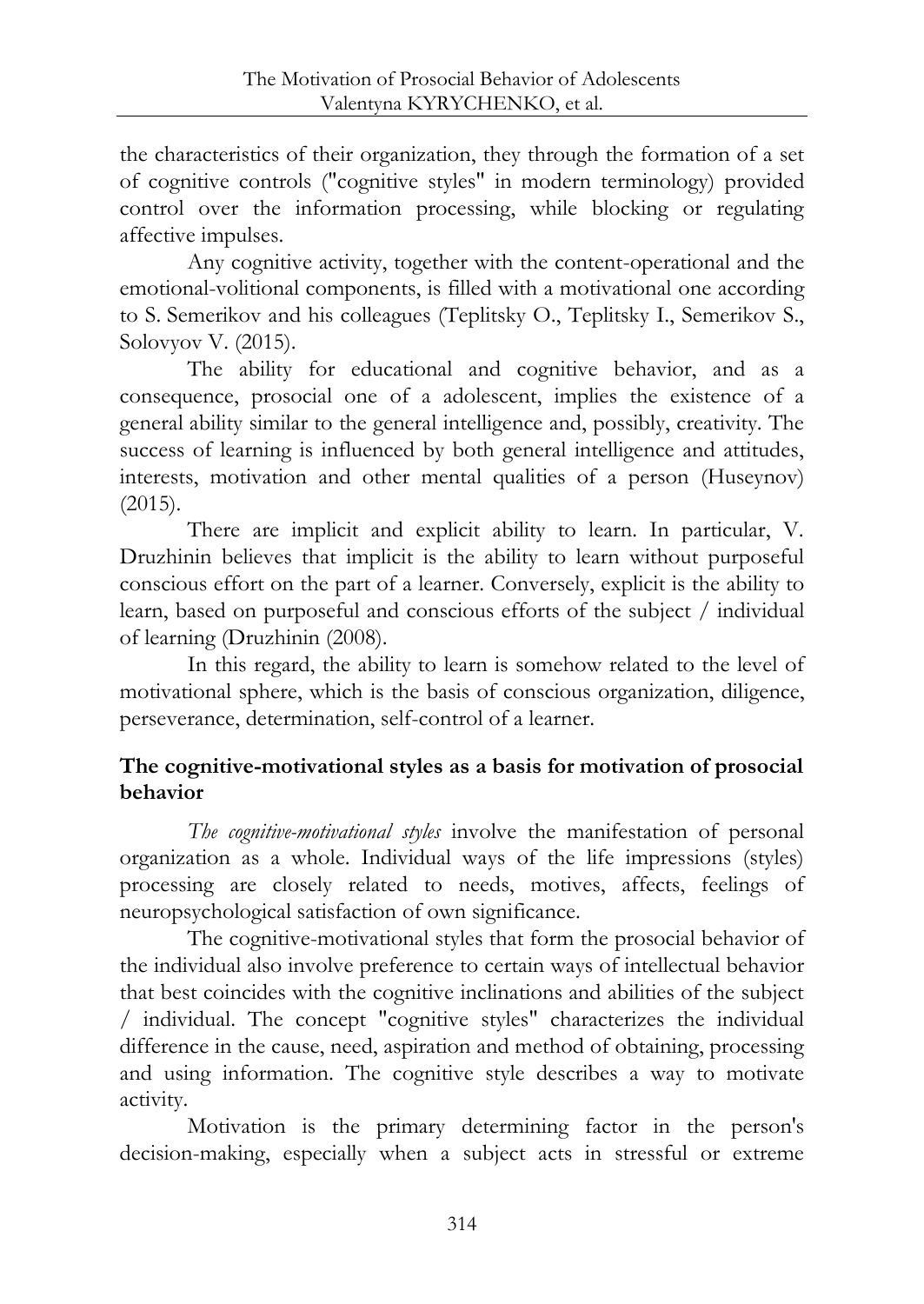conditions, which is often inherent in adolescent behavior (learning, new / constant circle of communication, hormonal changes). Thus, the gradual and long-term formation of prosocial behavior will have a positive effect on concentration, activation of thinking processes, memory, perception and learning in general.

Depending on the kind of learning motivation (cognitive, achievement, self-development, communicative, emotional and external) the style of intellectual behavior of the individual, purpose, process and end result of any cognitive activity determines.

The cognitive motivation takes place in all cases when it is openly expressed the need, intention, desire or hope to learn something new, to know it, to use the acquired knowledge.

The motivation of achievement is manifested when a person sets a positively formulated goal, seeks to achieve significant results, success in activities.

The motivation of self-development is expressed in the tendency of a subject to self-analysis; detachment of positive and negative personal qualities which influence onto the quality of education; formation of aspirations and skills to set high but adequate goals; striving to improve his/her intellectual level.

The communicative motivation arises in desire to communicate. Like the need for activity, a person needs communication, the satisfaction of which is a necessary condition for the normal mental development of a individual and the development of cognitive activity. Pupils' audience, teachers, classmates are all subjects of communication, like-minded people.

The emotional motivation involves emotional satisfaction from learning. Positive states are joy, admiration, satisfaction (i.e. positive emotions) within the leading activities related to a particular work.

External stimulation is realized through external praise, when the subject of learning is approved by someone for good work or achieving positive results.

Self-esteem, self-perception and self-control of an individual determine in some way the productivity of cognitive activity.

The activity that determines the effectiveness of cognitive activity is expressive in the direction and stability of cognitive interests.

An individual is subjectively aware of the need through the goal, but it is manifested in the motives of behavior (aspirations, needs, interests, etc.), which push a person to be active.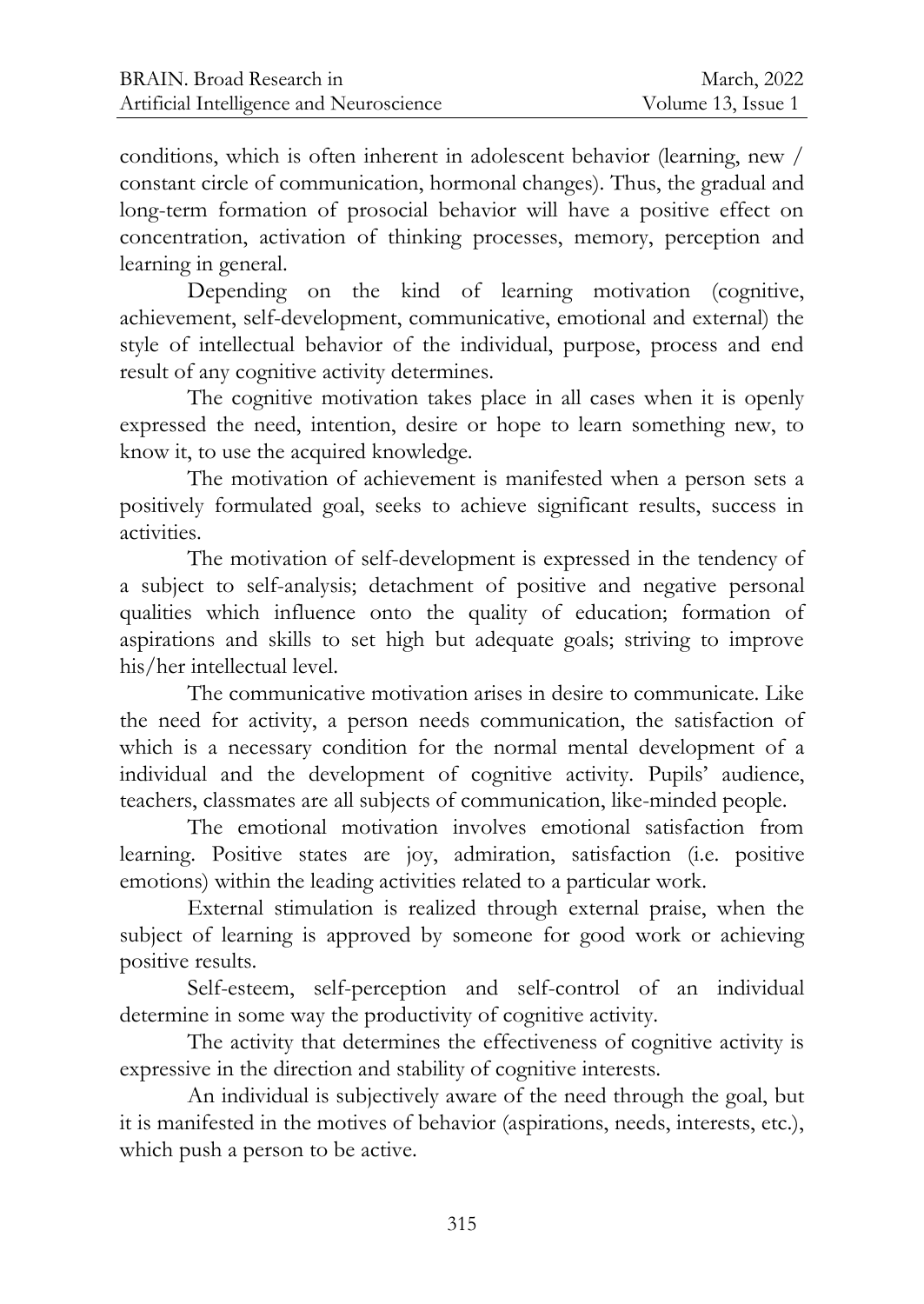Let us consider a definition of these concepts with dictionaries.

A motive (from Latin *motus* - to activate, push) -

1) activator to work and related with satisfaction of person's needs;

2) objectively directed activity of a certain force;

3) awareness of the reason underlying a choice (Petrovsky, 1990).

A need is a state of a living organism, human personality, social group or society as a whole, which expresses necessity for something, dependence on the objective conditions of life. It is the driving force of a subject's activity (Honcharenko, 1997).

An interest (from Latin *interest* – has a matter, important) is a form of cognitive need that provides guidance on an individual to understand the purpose of activity and thus contributes to orientation, acquaintance with certain facts, a fuller and deeper reflection of reality (Honcharenko, 1997).

In the action of the content analyzing of the above concepts, certain conclusions can be done. As we know, a specific need is the main form of interest. It is amplified in the process of substantive activity, and therefore in the process of its implementation a certain motivated behavior is formed, developed and consolidated.

Learning is the main activity of an adolescent who is motivated both externally, by a teacher, and internally, by a learner. When the motivation for learning is organized only from the outside (checking of parents, control of the administration of a school, teachers, a class teacher), then, of course, a teenager learns for the sake a good mark, certificate. If external factors (stimuli) are internalized, then an internal desire to acquire knowledge, skills, abilities is formed, which is based on deep interest. In the innovation process, the role of a teacher changes from dominant to leading, i.e. the role of not only a mentor but also as a participant in the educational process. In the process of learning it is necessary systematically to stimulate, develop and strengthen cognitive interest both as an important motive for learning and as a stable feature of the prosocial personality.

One of the leading problems in the formation of prosocial behavior of the adolescent are his/her interests, inclinations, a future choice of profession, a preparation for high-quality pass of the external independent evaluation. That is, the main motive of a subject's educational activity will be the choice of academic disciplines, the importance of a subject, which in his/her future will play a decisive role. It is very difficult to take the first step, that is to convince a teenager that all disciplines are not additional subjects, which are an extra burden when mastering disciplines of a basic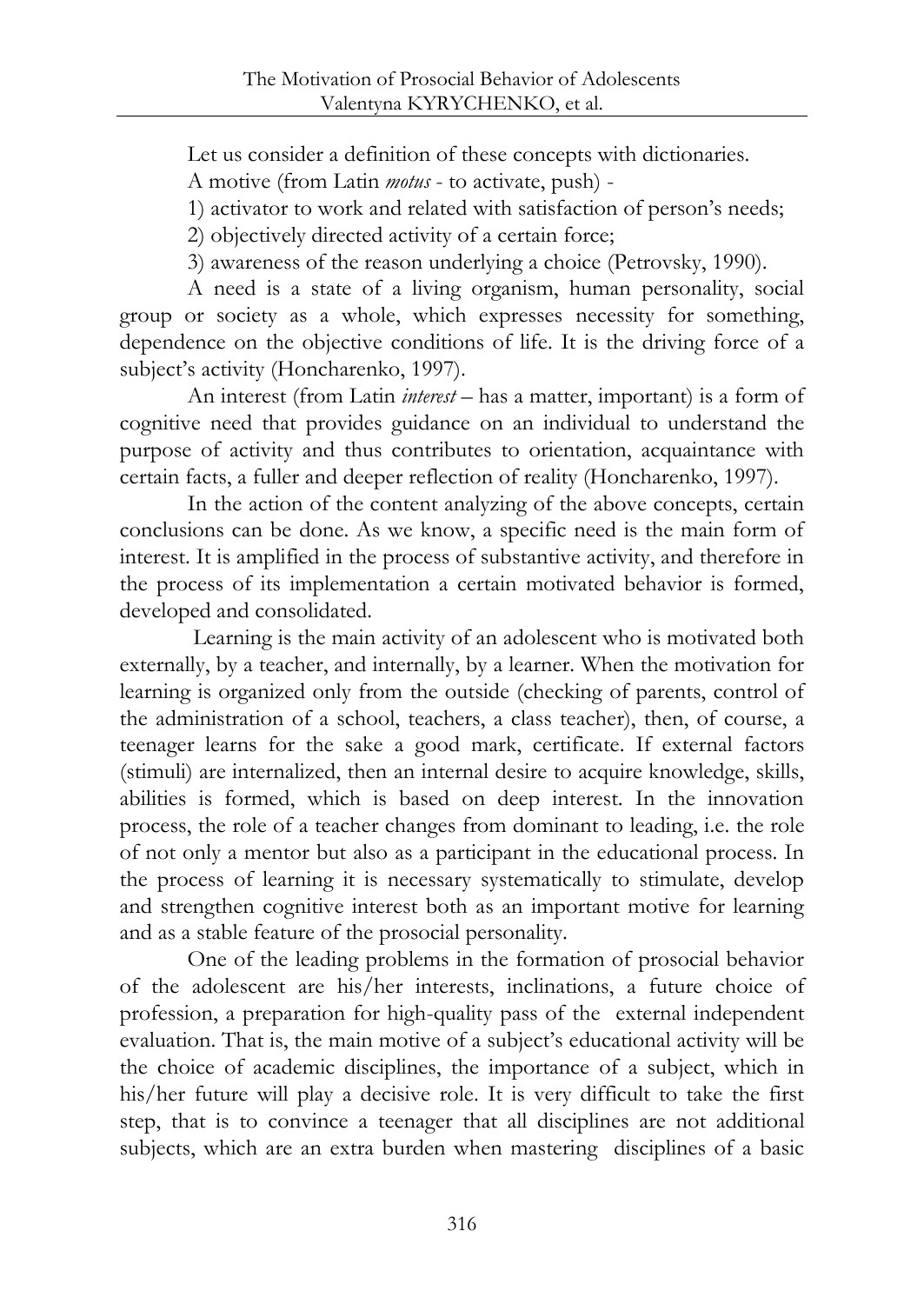specialty. A teacher must formulate own version of the answer to the question of a modern teenager-pragmatist: "Why should we study this subject?". In addition, this answer should be repeated, and the answermethod, an organic component of the whole educational process. A successful answer will be able to convince the purely pragmatic orientation of the modern pupil audience and prove for them that ideological, life, moral and ethical issues also have the right to exist in educational courses.

#### **The diagnosis of the structure of educational motivation**

To prove the relationship between the adolescent prosocial behavior and the determinants of learning motivation, pairwise comparisons of pupils-adolescent studying in different disciplines were conducted. The respondents were pupils of 9-10 forms of specialized secondary schools, numbering 104 persons (58 girls and 46 boys).

The methodic of the educational motivation structure diagnosing allowed to study the most significant motives of educational activity and their qualitative analysis among pupils of different specialties (Fetiskin, 2002). The learning motivation is a characteristic of the next component of cognitive activity that we study – the component of "cognitive styles".

The operant force of a socially adapted personality is the motives of his/her behavior. The motive of behavior is the internal motivating force, which provides the movement of an individual to cognitive activity, activates intellectual development in the process of activity. Motives could be needs and interests, aspirations and emotions, attitudes and ideals. From a psychological point of view, motives are the internal impetuses of any activity, on which the success and effectiveness of the latter depends.

In our research we identified several group motives of prosocial behavior.

A cognitive motive is expressed in the awakening of cognitive interests and is realized through the satisfaction of the process of cognition and its results. The cognitive activity of person is the leading sphere of life. Therefore, the formation of cognitive motives in adolescents is a leading factor in the success of cognitive activity, because through it the natural human need is realized.

The communicative motive is manifested in the desire to communicate. Like the need for activity, a person needs communication, the satisfaction of which is a necessary condition for a normal mental development of an individual and the development of cognitive activity. The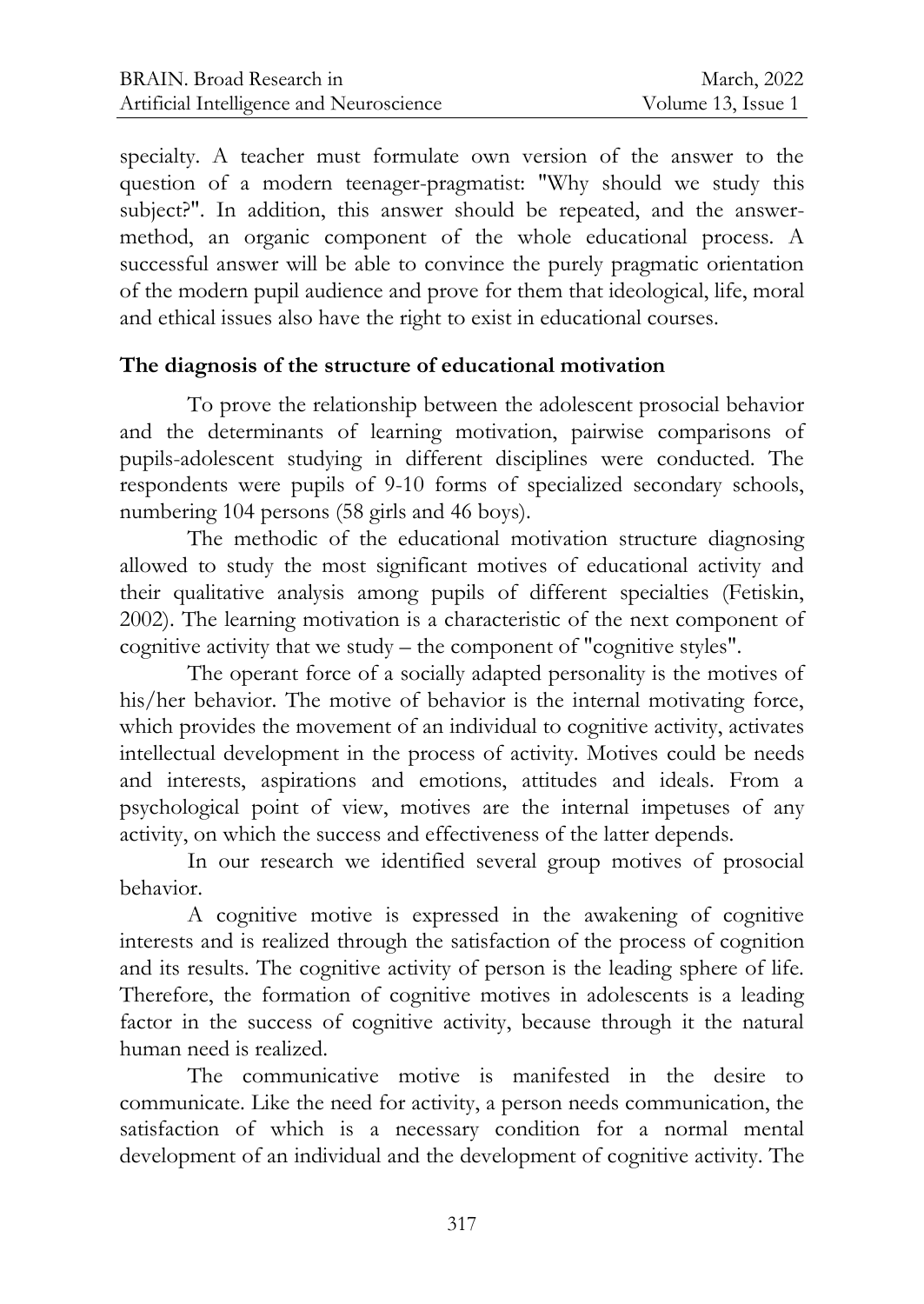pupils' audience, teachers, classmates are the subjects of communication, like-minded people.

The motive of emotional satisfaction is shown as interest in a particular activity, the process of performing this process, a positive emotional state during learning activities, feelings of joy and satisfaction from certain behavior.

The motive of self-development gives an understanding of the importance of knowledge, the need for self-education, dissatisfaction with the level of own knowledge, desire and aspirations to solve the problem alone.

The pupil's position is interest in a certain type of activity, with no prospects for the future, responsibility to a team, teachers, parents, confirmation of own social status i.e. status as a pupil in a particular team, the desire to be a leader.

The external stimulation repels the desire to earn approval from peers, a team, selfishness and ambition, fear of a teacher, parents, the opportunity to receive an unsatisfactory grade.

The motive of achievement is the desire to be an educated member of society, to feel responsibility, answeableness to a team, society, parents, the benefits of mastering a future profession, mercantilism, material gain, to make a rapid career.

As can be seen from the above it was determined the cognitive motive of the adolescent's behavior is heterogeneous in the choice of respondents. Thus, it is most pronounced in pupils of physics-mathematical and historical-legal classes (an experimental group) and pupils of chemistsbiological and philological classes (a control group).

The communication motive has not very important place for successful educational activities and effective behavior of pupils in all areas, as evidenced by rather moderate indicators. However, the sociocommunicative orientation of future philologists on the background of pupils of other fields is characterized by its high level (higher than historians-lawyers by 187%, mathematicians-physicists – 15,9%, chemistsbiologists  $-16,9%$ .

The emotional motive of educational activity is also important for pupils of all directions. Positive emotional state during educational activities for pupils of chemistry and biology (67,4%) and mathematicians-physicists (65,7%) is quite important, perhaps because many pupils focus on a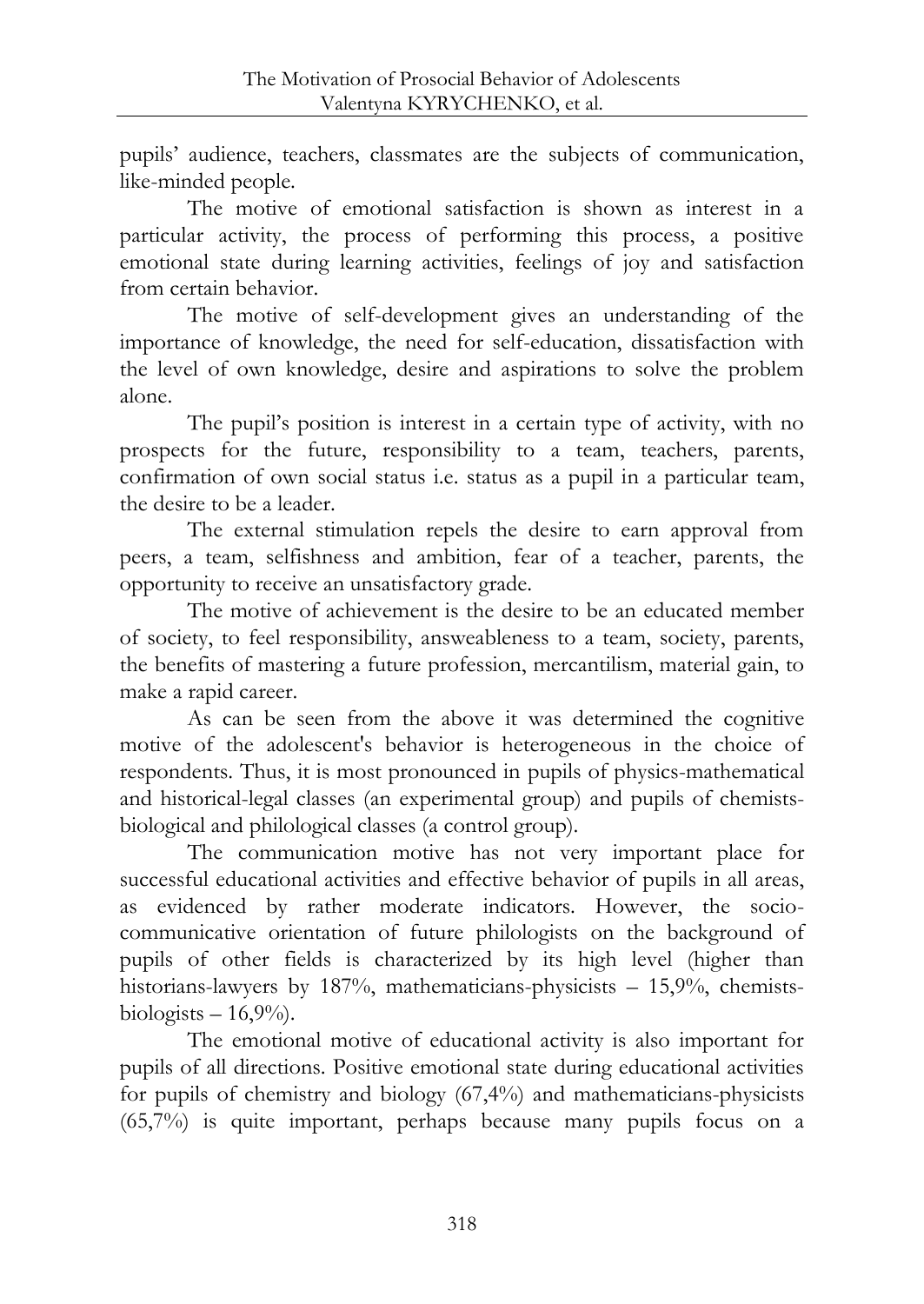comfortable emotional environment while communication, or to get emotional satisfaction from learning.

For pupils of many areas is usual by the dominance of the motive of self-development and this is especially evident for chemists-biologists (89,5%). Although for historians-lawyers this motive in teaching is not relevant.

The motive "pupil's position" is not high among pupils of all fields, although in comparison with others in philologists, it has the highest value (59,4%). Along with the motive "pupil's position" the external stimulation of pupils' educational activities is also reflected in the low rates of this motive. The data are the basis for the assumption that pupils have more significant for the individual motives for learning than the two mentioned above.

The motive of achievement, comparing to other motives, has the foremost importance in the adolescents behavior of all the areas we have studied. It is leading, and is especially evident in chemists-biologists. We assume that many pupils focus on certain future creative achievements, a career success, avoidance of employment problems, which depends on current academic success. It gives possible to make a qualitative interpretation of the fact that leading motivation for pupils is internal, including the motivation of achievement.

The analysis of results of the adolescent motives of behavior shows that the educational activities of mathematicians-physicists are determined by motivation for achievement, chemists-biologists – the cognitive motivation, historians-lawyers – the motive of self-development, and all others – the motive of emotional satisfaction. The latter motive is the most common.

Our research suggests that most adolescents are focused on the development of their personality, their cognitive activity and a positive emotional state during education. An important prerequisite for personal growth is the use of personality-oriented teaching methods, the creation of didactic conditions for the formation of cognitive activity of pupils, in particular in the study of disciplines in different areas according to the choice of a adolescent.

This investigation made possible to identify the leading characteristics of the components that determine the formation of motivation about the adolescents social behavior. These characteristics are: the motivational orientation of pupils to cognition (the control group  $-79\%$ , the experimental group  $-72\%$ ), self-development (the control group  $-69\%$ ,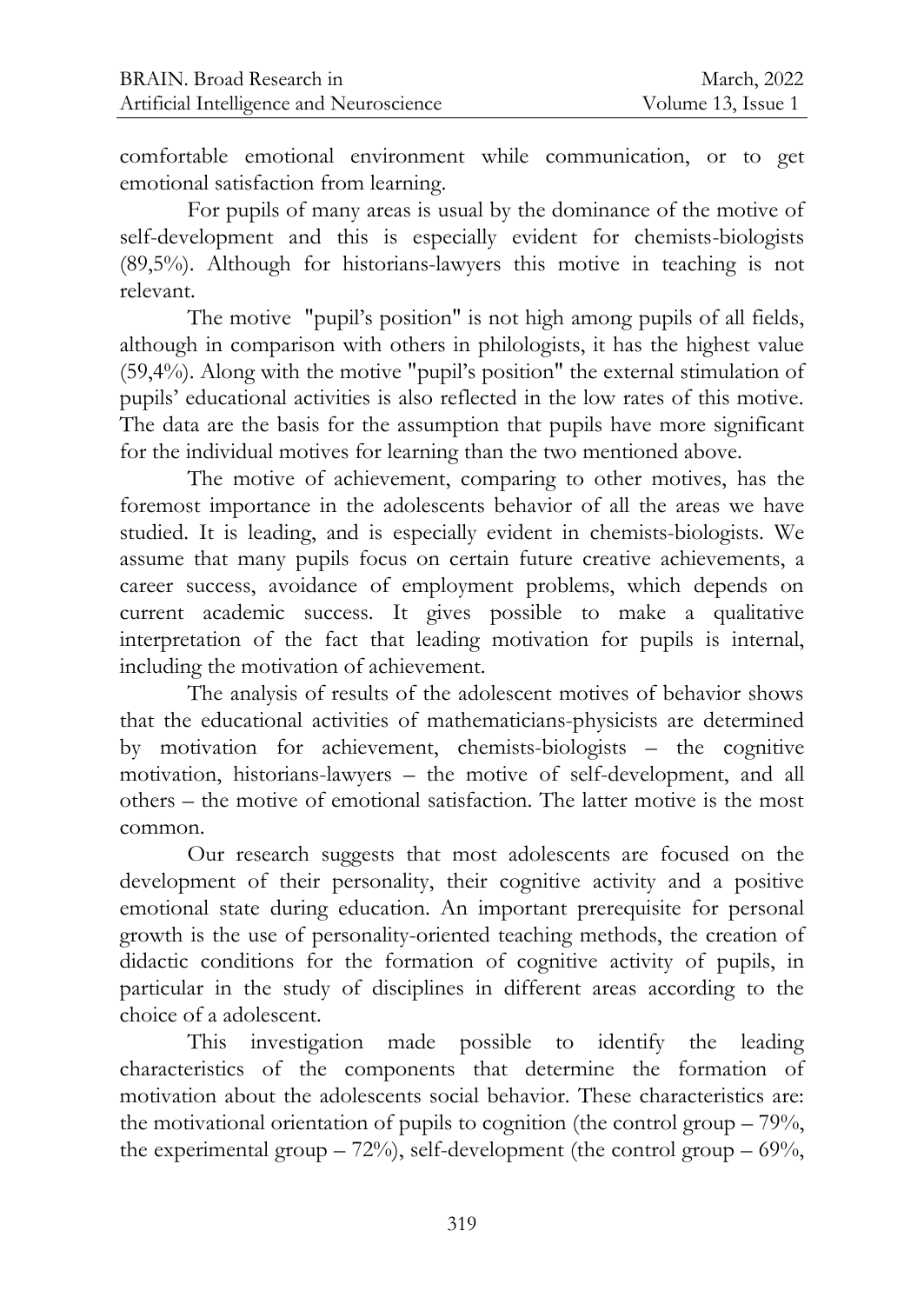the experimental group  $-70\%$ ), future achievements (the control group  $-$ 87%, the experimental group – 89%), and a positive emotional state during training (the control group –  $67\%$ , the experimental group –  $60\%$ ).

The results of the pilot stage of the reserch show that indicators of the motivation components of pupils-adolescent in a particular area are at different levels, while in order to achieve positive motivation for their prosocial behavior requires a harmonious correlation of each type of motivation.

# **Conclusions**

The prosocial behavior arrange social relationships and alleviates unwanted behavior, while encouraging well-being and social adaptation, which in turn leads to the effective development and the optimization of adolescent learning. The ability to find and respond to requests for help and support not only protects people throughout their development, but also encourages compassion, gratitude, and appreciation. In other words, prosocial tendencies promote popularity among peers and help people to trust their own skills and positive emotions.

The adolescent period of socialization of the child's personality is characterized by the following motivational factors: the motivation to achieve personal goals; the motivation of cognition and motivation "pupil's position" as a primary activity. The communicative motivation, which determines the prosocial status of an individual becomes decisive in the choice of needs, inclinations and motives of an adolscent. The emotional motivation and motivation for self-development give the feeling of stability and neuropsychological satisfaction. The key neuropsychological motivational levers of prosocialization of adolescents, as a particularly vulnerable age group, are closely related constructions of motivational and cognitive styles, harmonization of their expression in adolescent behavior. Harmonization of the correlation of indicators of the components of initial motivation requires a targeted methodology aimed on motivating the prosocial behavior of adolescents, that will be the next stage of our study in the perspective.

## **References**

Barr, J., Higgin-D'Alessandro, A. (2007). Empatiya ta prosotsialna povedinka pidlitkiv u bahatovymirnomu konteksti shkilnoi kultury. Zhurnal henetychnoi psykholohii, [Empatiya ta prosotsialna povedinka pidlitkiv u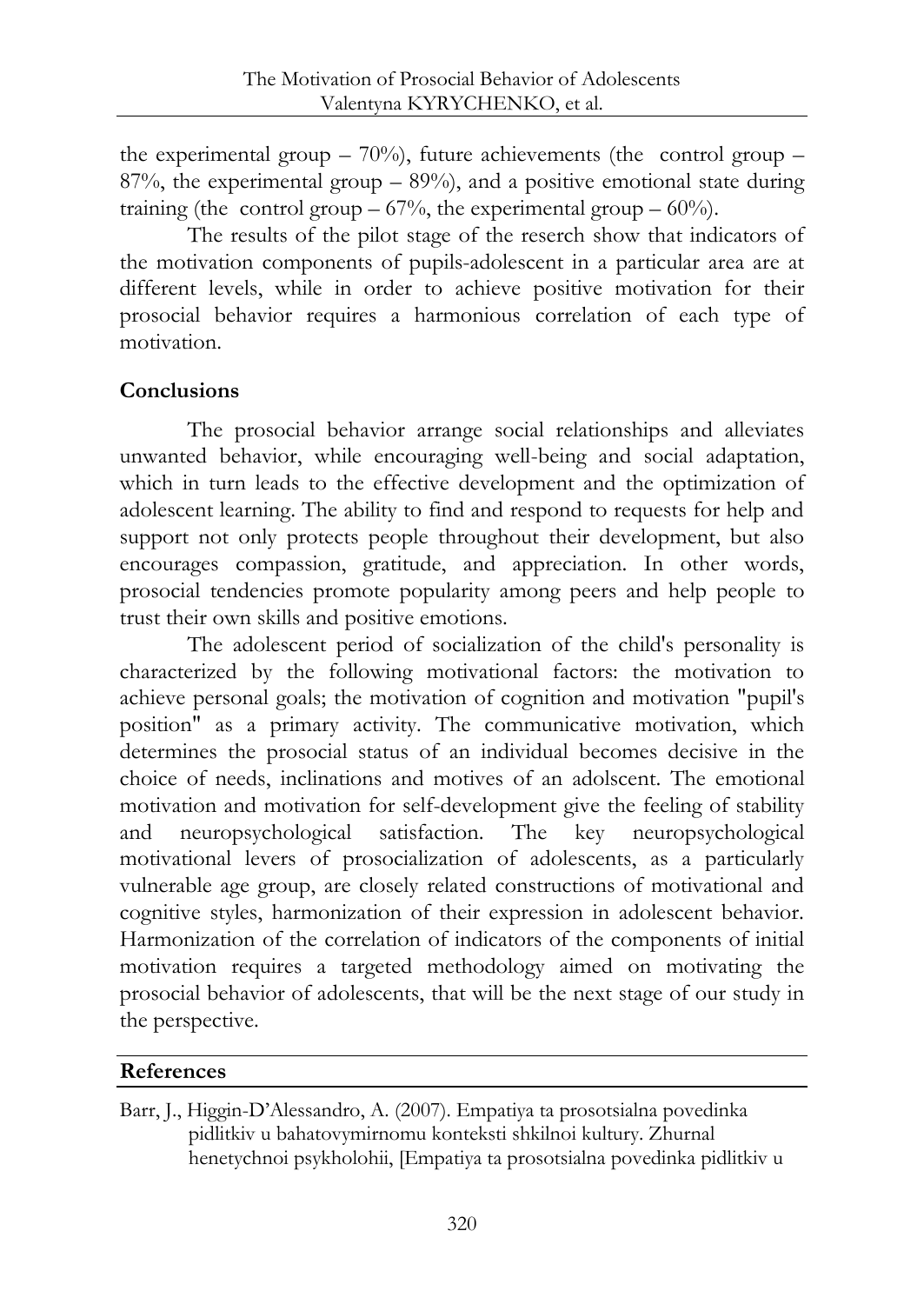bahatovymirnomu konteksti shkilnoi kultury*. Journal of Genetic Psycology] 168 (3)*, p. 231–250. [https://generosityresearch.nd.edu/other](https://generosityresearch.nd.edu/other-resources/publications-2/literature-reviews/adolescent-development-of-prosocial-behavior/)[resources/publications-2/literature-reviews/adolescent-development-of](https://generosityresearch.nd.edu/other-resources/publications-2/literature-reviews/adolescent-development-of-prosocial-behavior/)[prosocial-behavior/](https://generosityresearch.nd.edu/other-resources/publications-2/literature-reviews/adolescent-development-of-prosocial-behavior/)

- Demchenko, I., Maksymchuk, B., Bilan, V., Maksymchuk, I., & Kalynovska, I. (2021). Training Future Physical Education Teachers for Professional Activities under the Conditions of Inclusive Education. *BRAIN. Broad Research in Artificial Intelligence and Neuroscience*, 12(3), p. 191-213. <https://doi.org/10.18662/brain/12.3/227>
- Druzhinin, V.N. (2008). *Psikhologiya obshchikh sposobnostey*. [Psychology of general abilities]. Piter. [https://docplayer.com/92432995-Druzhinin-v-n](https://docplayer.com/92432995-Druzhinin-v-n-psihologiya-obshchih-sposobnostey-3-e-izd-spb-piter-s-il-isbn.html)[psihologiya-obshchih-sposobnostey-3-e-izd-spb-piter-s-il-isbn.html](https://docplayer.com/92432995-Druzhinin-v-n-psihologiya-obshchih-sposobnostey-3-e-izd-spb-piter-s-il-isbn.html)
- Fabes, R. A., Carlo, G., & Kupanoff, K. (1999). Early Adolescence and Prosocial/Moral Behavior I: The Role of Individual Processes. *Journals. Sagepub.* <https://journals.sagepub.com/doi/10.1177/0272431699019001001>
- Fetiskin, N.P., Kozlov V.V., & Manuylov G.M. (2002). *Sotsialno-psikhologicheskaya diagnostika razvitiia lichnosti i malykh grupp*.[Socio-psychological diagnosis of personality development and small groups]. Institut Psikhoterapii. [https://docplayer.com/355815-N-p-fetiskin-v-v-kozlov-g-m-manuylov](https://docplayer.com/355815-N-p-fetiskin-v-v-kozlov-g-m-manuylov-socialno-psihologicheskaya-diagnostika-razvitiya-lichnosti-i-malyh-grupp-uchebnoe-posobie.html)[socialno-psihologicheskaya-diagnostika-razvitiya-lichnosti-i-malyh-grupp](https://docplayer.com/355815-N-p-fetiskin-v-v-kozlov-g-m-manuylov-socialno-psihologicheskaya-diagnostika-razvitiya-lichnosti-i-malyh-grupp-uchebnoe-posobie.html)[uchebnoe-posobie.html](https://docplayer.com/355815-N-p-fetiskin-v-v-kozlov-g-m-manuylov-socialno-psihologicheskaya-diagnostika-razvitiya-lichnosti-i-malyh-grupp-uchebnoe-posobie.html)
- Gardner, R.W., Holzman, P.S., Klein, G.S., Linton, H.P., & Spence, D.P. (1959). Cognitive control: A study of individual consistencies in cognitive behavior. *Psychological Issues, 1*(4), 1–186. <https://psycnet.apa.org/record/1961-02266-001>
- Gardner, R.W., Jackson, D.N., & Messick, S.J. (1960). Structure and style in cognitive organization. In R. W. Gardner, D. N. Jackson, & S. J. Messick, *Personality organization in cognitive controls and intellectual abilities* (pp. 1–12). International Universities Press, Inc. [https://psycnet.apa.org/record/2006-](https://psycnet.apa.org/record/2006-10254-001) [10254-001](https://psycnet.apa.org/record/2006-10254-001)
- Guseynov, A.S. (2015). *Varianty zhyzni i ikh proiavleniia v motivakh vybora khobbi v period ranney vzroslosti. Psikhologiia sposobnostey: sovremennoye sostoyaniie i perspektivy issledovaniy: Materialy vserossiyskoy nauchnoy konferentsy, posviashchennoy 60-letiiu so dnia rozhdeniya* [Life options and their manifestations in the motives of choosing a hobby in early adulthood. Psychology of abilities: the current state and prospects of research]. V.N. Druzhynina, 25–26 sentiabria 2015, Moskva: Izd-vo «Institut psikhologii RAN», p. 243. <http://www.ipras.ru/engine/documents/document10356.pdf>
- Gustavo, C., & Padilla-Walker, L. (2020). Adolescents' Prosocial Behaviors Through a Multidimensional and Multicultural Lens. *Srcd.onlinelibrary, 31.* <https://srcd.onlinelibrary.wiley.com/doi/10.1111/cdep.12391>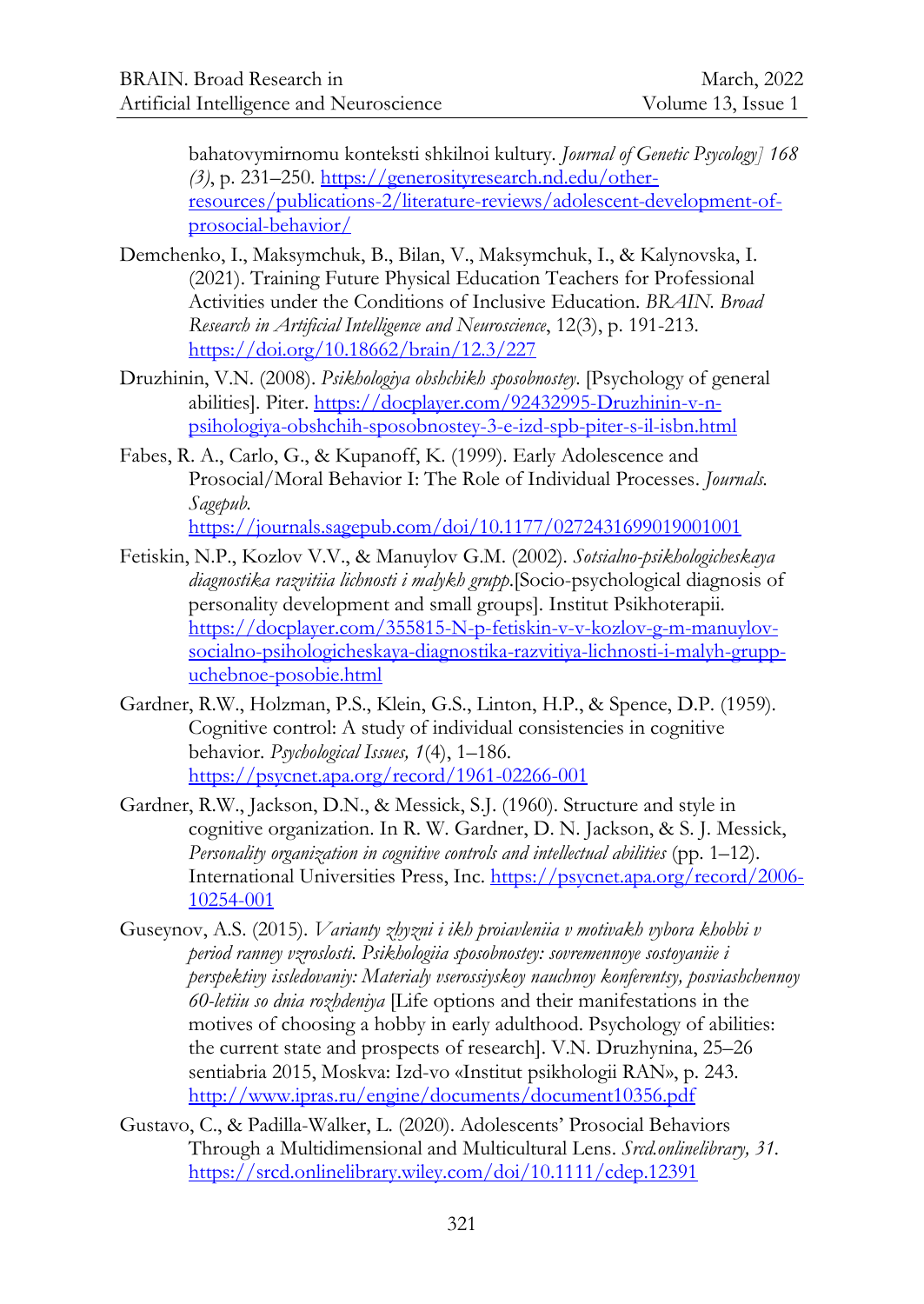- Higuera-Trujillo, J.L., Llinares, C., & Macagno, E. (2021). The Cognitive-Emotional Design and Study of Architectural Space: A Scoping Review of Neuroarchitecture and Its Precursor Approaches. *Sensors, 21*(6), 2193. <https://doi.org/10.3390/s21062193>
- Honcharenko, S.U. (1997). *Ukrainskyi pedahohichnyi slovnyk* [ Ukrainean Pedagogical Dictionary]. Lybid. https://lib.iitta.gov.ua/106820/1/%D0% [93%D0%BE%D0%BD%D1%87%D0%B0%D1%80%D0%B5%D0%B](https://lib.iitta.gov.ua/106820/1/%D0%25%2093%D0%BE%D0%BD%D1%87%D0%B0%D1%80%D0%B5%D0%BD%D0%BA%D0%BE.%20%D0%9F%D0%B5%D0%B4%D0%B0%D0%B3%D0%BE%D0%B3%D1%96%D1%87%D0%BD%D0%B8%D0%B9%20%D1%81%D0%BB%D0%BE%D0%B2%D0%BD%D0%B8%D0%BA%20%281%29.pdf) [D%D0%BA%D0%BE.%20%D0%9F%D0%B5%D0%B4%D0%B0%D0](https://lib.iitta.gov.ua/106820/1/%D0%25%2093%D0%BE%D0%BD%D1%87%D0%B0%D1%80%D0%B5%D0%BD%D0%BA%D0%BE.%20%D0%9F%D0%B5%D0%B4%D0%B0%D0%B3%D0%BE%D0%B3%D1%96%D1%87%D0%BD%D0%B8%D0%B9%20%D1%81%D0%BB%D0%BE%D0%B2%D0%BD%D0%B8%D0%BA%20%281%29.pdf) [%B3%D0%BE%D0%B3%D1%96%D1%87%D0%BD%D0%B8%D0%](https://lib.iitta.gov.ua/106820/1/%D0%25%2093%D0%BE%D0%BD%D1%87%D0%B0%D1%80%D0%B5%D0%BD%D0%BA%D0%BE.%20%D0%9F%D0%B5%D0%B4%D0%B0%D0%B3%D0%BE%D0%B3%D1%96%D1%87%D0%BD%D0%B8%D0%B9%20%D1%81%D0%BB%D0%BE%D0%B2%D0%BD%D0%B8%D0%BA%20%281%29.pdf) [B9%20%D1%81%D0%BB%D0%BE%D0%B2%D0%BD%D0%B8%D](https://lib.iitta.gov.ua/106820/1/%D0%25%2093%D0%BE%D0%BD%D1%87%D0%B0%D1%80%D0%B5%D0%BD%D0%BA%D0%BE.%20%D0%9F%D0%B5%D0%B4%D0%B0%D0%B3%D0%BE%D0%B3%D1%96%D1%87%D0%BD%D0%B8%D0%B9%20%D1%81%D0%BB%D0%BE%D0%B2%D0%BD%D0%B8%D0%BA%20%281%29.pdf) [0%BA%20%281%29.pdf](https://lib.iitta.gov.ua/106820/1/%D0%25%2093%D0%BE%D0%BD%D1%87%D0%B0%D1%80%D0%B5%D0%BD%D0%BA%D0%BE.%20%D0%9F%D0%B5%D0%B4%D0%B0%D0%B3%D0%BE%D0%B3%D1%96%D1%87%D0%BD%D0%B8%D0%B9%20%D1%81%D0%BB%D0%BE%D0%B2%D0%BD%D0%B8%D0%BA%20%281%29.pdf)
- Jung, R. E, Gasparovic, C., & Chavez, R.S. (2009). Imaging intelligence with protonmag-netic resonance spectroscopy. *Intelligence, 37,* 192-198. <https://pubmed.ncbi.nlm.nih.gov/19936275/>
- Kelly, G. (2000). *Teoriia lichnosti* [Personality Theory]. Rech. <http://iakovlev.org/zip/kelly.pdf>
- Kholodnaia, M.A. (2004). *Kognitivnyie stili: о prirode individualnogo uma.* [Cognitive styles about nature of individual mind]. Piter. [https://platona.net/load/knigi\\_po\\_filosofii/kognitivnye\\_nauki/kholodnaj](https://platona.net/load/knigi_po_filosofii/kognitivnye_nauki/kholodnaja_m_a_kognitivnye_stili_o_prirode_individualnogo_uma_2004/17-1-0-1536) [a\\_m\\_a\\_kognitivnye\\_stili\\_o\\_prirode\\_individualnogo\\_uma\\_2004/17-1-0-](https://platona.net/load/knigi_po_filosofii/kognitivnye_nauki/kholodnaja_m_a_kognitivnye_stili_o_prirode_individualnogo_uma_2004/17-1-0-1536) [1536](https://platona.net/load/knigi_po_filosofii/kognitivnye_nauki/kholodnaja_m_a_kognitivnye_stili_o_prirode_individualnogo_uma_2004/17-1-0-1536)
- Kosholap, A., Maksymchuk, B., Branitska, T., Martynets, L., Boichenko, A., Stoliarenko, O., Matsuk, L., Surovov, O., Stoliarenko, O., & Maksymchuk, I. (2021). Neuropsychological Bases of Self-Improvement of Own Physical Health of Future Teachers in the Course of University Education. *BRAIN. Broad Research in Artificial Intelligence and Neuroscience*, *12*(3), p. 171-190. <https://doi.org/10.18662/brain/12.3/226>
- Malonda, E., Llorca, A., Mesurado, B., Samper, P., Mestre, M. V. (2019). Parents or Peers? Predictors of Prosocial Behavior and Aggression: A Longitudinal Study. Front. Psychol., *10*, 2379. <https://doi.org/10.3389/fpsyg.2019.02379>
- Pavlova, N., Zachyosova, I., & Grebenshchikova, T. (2018). Mutual Understanding Between Partnersin Discourse. *Psycholinguistics*, *24*(1), 269-288. <https://doi.org/10.31470/2309-1797-2018-24-1-269-288>
- Petrovskiy, A.V., & Yaroshevskyi, M.G. (1990). *Psikhologicheskiy slovar* [Psycological Dictionary]. Politizdat. [https://hum.edu](https://hum.edu-lib.com/szbrannoe/psihologicheskiy-slovar-pod-red-a-v-petrovskogo-onlayn)[lib.com/szbrannoe/psihologicheskiy-slovar-pod-red-a-v-petrovskogo](https://hum.edu-lib.com/szbrannoe/psihologicheskiy-slovar-pod-red-a-v-petrovskogo-onlayn)[onlayn](https://hum.edu-lib.com/szbrannoe/psihologicheskiy-slovar-pod-red-a-v-petrovskogo-onlayn)
- Prots, R., Yakovliv, V., Medynskyi, S., Kharchenko, R., Hryb, T., Klymenchenko, T., Ihnatenko, S., Buzhyna, I., & Maksymchuk, B. (2021). Psychophysical Training of Young People for Homeland Defence Using means of Physical